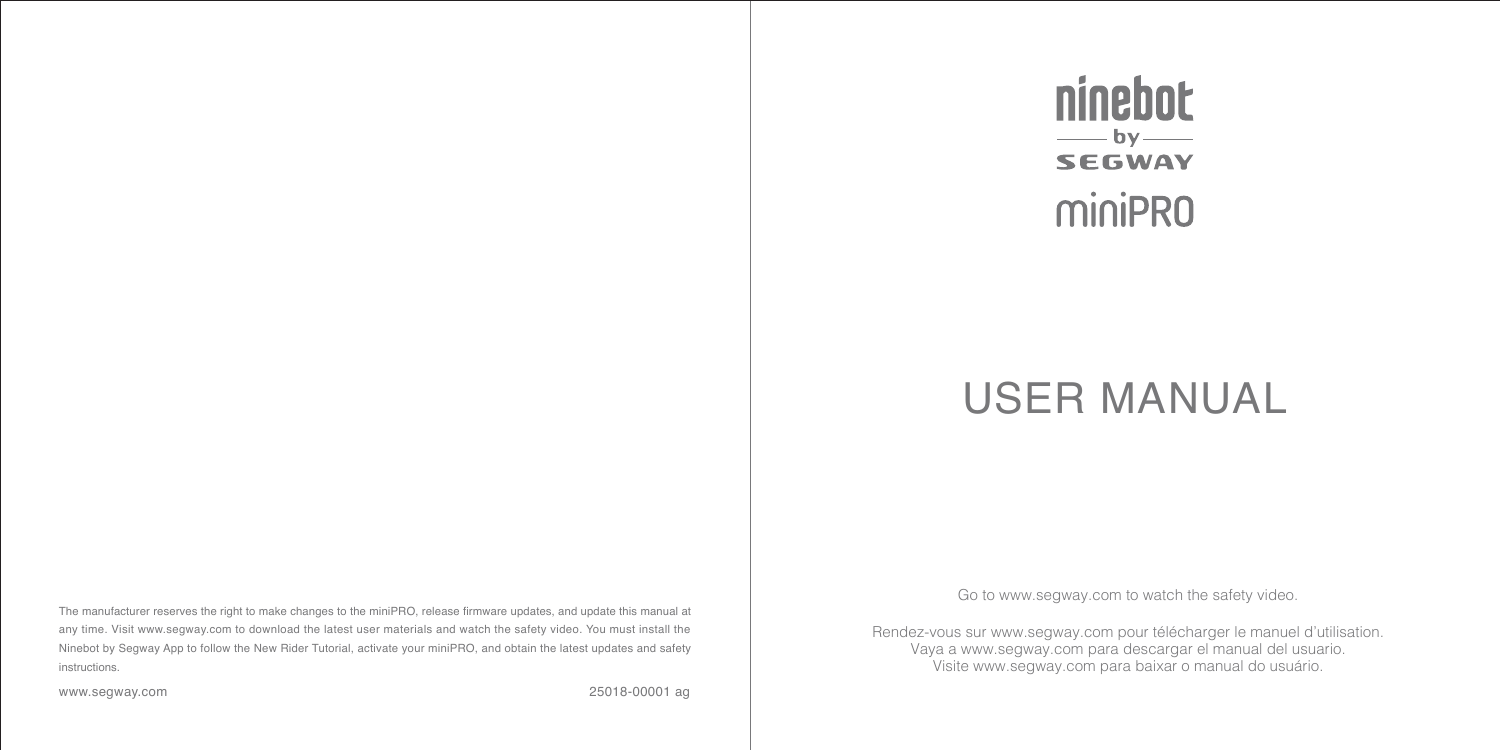### **NOTE**

You must first download the Ninebot by Segway App on your mobile device. The App will lead you through the New Rider Tutorial. For your safety, the miniPRO will limit the max speed to 4.3 mph (7 km/h) until you have completed the New Rider Tutorial. After completing the New Rider Tutorial, the max speed will be limited to 6.2 mph (10 km/h) during the first 0.6 miles (1 km), after which you will be allowed to disable the speed limiter via the App and reach a max speed of 10 mph (16 km/h).

### **Contents**

| 2 Riding Safety ----------------------------------- 02       |  |
|--------------------------------------------------------------|--|
|                                                              |  |
| 4 Dashboard Icons ----------------------------------- 05     |  |
|                                                              |  |
|                                                              |  |
|                                                              |  |
|                                                              |  |
|                                                              |  |
| 10 Remote Control (R/C) Mode ------------------------- 12    |  |
| 11 Lifting and Power Assist Mode ------------------------ 13 |  |
|                                                              |  |
|                                                              |  |
| 14 Trademark and Legal Statement ------------------- 17      |  |
|                                                              |  |
|                                                              |  |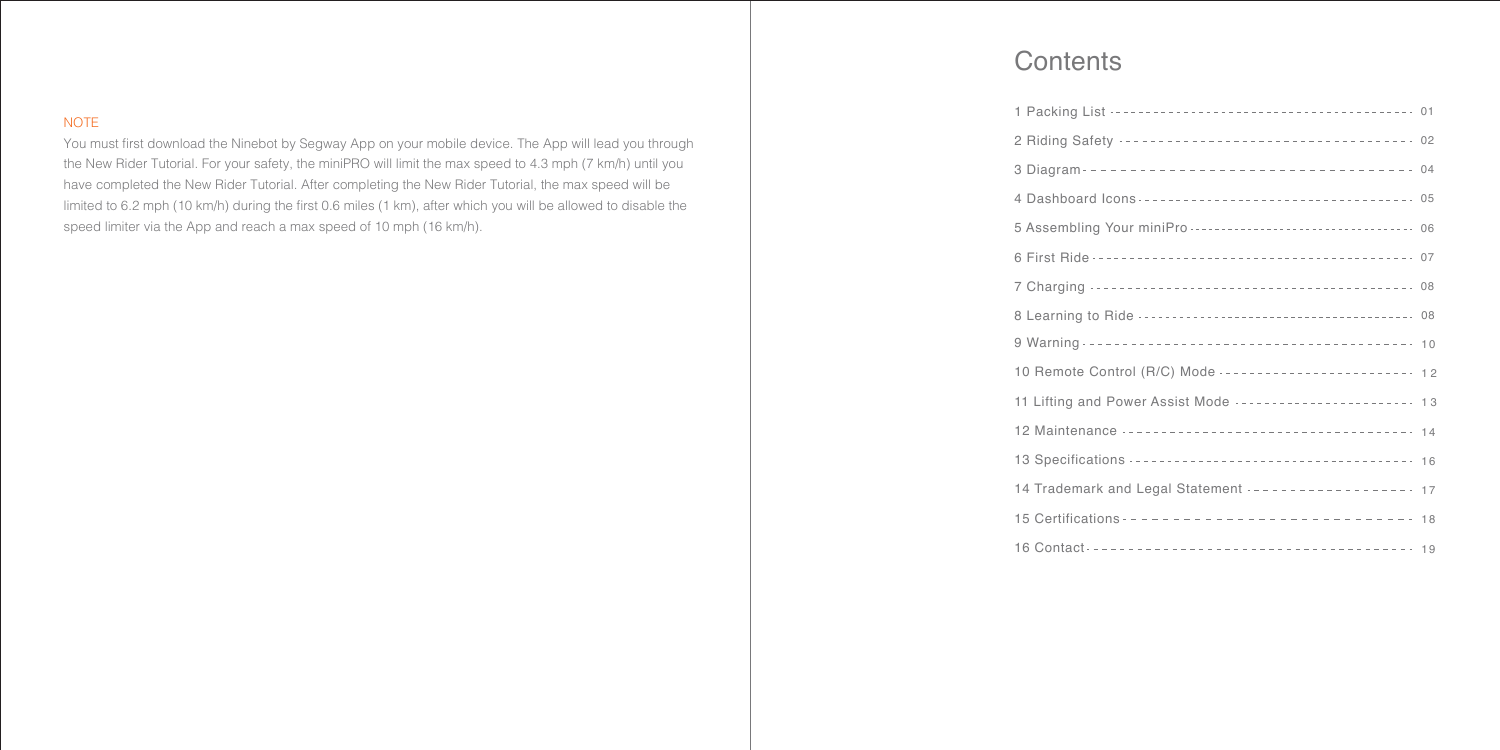### Thanks for choosing the miniPRO!

Thanks for choosing the Ninebot by Segway miniPRO (hereinafter referred to as miniPRO)! Your miniPRO is a revolutionary electric balancing vehicle featuring a mobile device application.

Enjoy your ride!



### **AWARNING**

Always step on/off from the back of the miniPRO. Otherwise you risk falls and/or collisions because the steering direction is reversed.

## 1 Packing List



When unpacking your miniPRO, please verify that the above items are included in the package. If you are missing any components, please contact your dealer/distributor or email technicalsupport@segway.com. After verifying that all components are present and in good condition, you can assemble your new miniPRO.

Please retain the box and packaging materials in case you need to ship your miniPRO in the future.

Remember to power off your miniPRO and unplug the charge cable before assembling, mounting accessories, or cleaning the mainframe.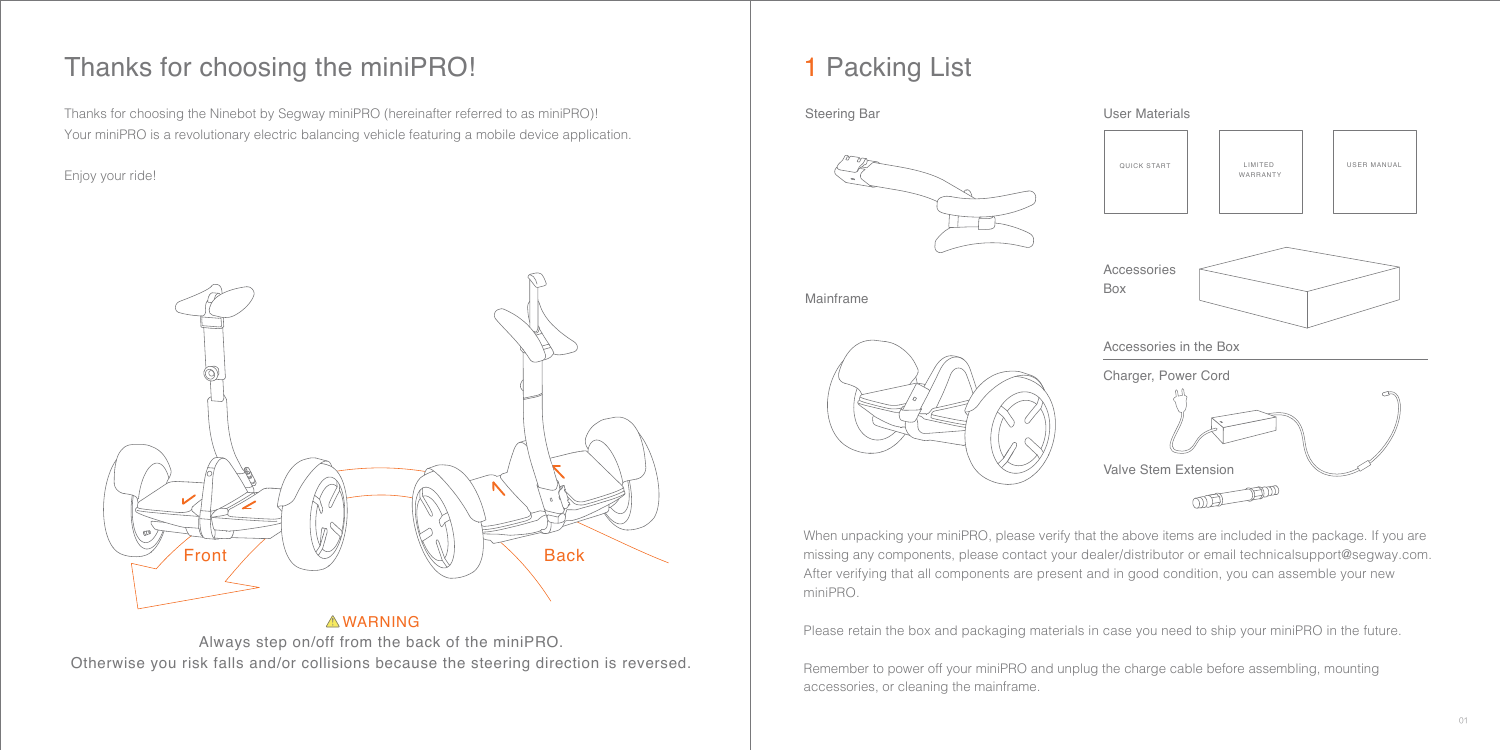## 2 Riding Safety

- 1. The miniPRO is a recreational product, which is different from motor vehicles driven on the road. Before mastering riding skills, you need to practice. Neither Ninebot Inc. nor Segway Inc. is responsible for any injuries or damage caused by a rider's inexperience or failure to follow the instructions in this document.
- 2. Please understand that you can reduce the risk by following all the instructions and warnings in this manual, but you cannot eliminate all the risks. Remember that whenever you ride the miniPRO you risk injury or death from loss of control, collisions, and falls. When entering into public spaces always comply with the local laws and regulations. As with other vehicles, faster speeds require longer braking distance. Sudden braking on smooth surfaces could lead to wheel slip, loss of balance, or falls. Be cautious and always keep a safe distance between you and other people or vehicles when riding. Be alert and slow down when entering unfamiliar areas.
- 3. Respect pedestrians by always yielding the right of way. Pass on the left whenever possible. When approaching a pedestrian from the front, stay to the right and slow down. Avoid startling pedestrians. When approaching from behind, announce yourself and slow down to walking speed when passing.
- 4. In places without laws and regulations governing self-balancing electric vehicles, comply with the safety guidelines outlined in this manual. Neither Ninebot Inc. nor Segway Inc. is responsible for any property damage, personal injury/death, accidents, or legal disputes caused by violations of the safety instructions.
- 5. Do not allow anyone to ride the miniPRO on his/her own unless they have carefully read this manual, watched the safety video, and followed the New Rider Tutorial on the Ninebot by Segway App. The safety of new riders is your responsibility. Spot new riders until they are comfortable with the basic operation of the miniPRO. Make sure each new rider wears a helmet and other protective gear.
- 6. Before each ride check for loose fasteners, damaged components, and low tire pressure. If the miniPRO makes abnormal sounds or signals an alarm, immediately stop riding. Diagnose your miniPRO via the Ninebot by Segway App and call your dealer/distributor for service.
- 7. Always wear a helmet when riding. Use an approved bicycle or skateboard helmet that fits properly with the chin strap in place, and provides protection for the back of your head.
- 8. Do not attempt your first ride in any area where you might encounter children, pedestrians, pets, vehicles, bicycles, or other obstacles and potential hazards.
- 9. Be alert! Scan both far ahead and in front of your miniPRO your eyes are your best tool for safely avoiding obstacles and low traction surfaces (including, but not limited to, wet ground, loose sand, loose gravel, and ice).
- 10. To reduce risk of injury, you must read and follow all "CAUTION" and "WARNING" notices in this document. Do not ride at an unsafe speed. Under no circumstance should you ride on roads with motor vehicles. Always follow these safety instructions:
	- A. The following people should not ride the miniPRO:
		- i. Anyone under 16 years old or above 60 years old. Riders between 16-18 years old should ride under adult supervision.
		- ii. Anyone under the influence of alcohol or drugs.
		- iii. Anyone who suffers from disease that puts them at risk if they engage in strenuous physical activity.
		- iv. Anyone who has problems with balance or with motor skills that would interfere with their ability to maintain balance.
		- v. Anyone whose height or weight is outside the stated limits (see Specifications).
	- B. Comply with local laws and regulations when riding this product. Do not ride where prohibited by local laws.
	- C. To ride safely, you must be able to clearly see what is in front of you and you must be clearly visible to others.
	- D. Do not ride in the snow, in the rain, or on roads which are wet, muddy, icy, or that are slippery for any reason. Do not ride over obstacles (sand, loose gravel, or sticks). Doing so could result in a loss of balance or traction and could cause a fall.
	- E. Do not accelerate or decelerate suddenly. Do not accelerate when the miniPRO tilts back or sounds an alarm. Do not attempt to override the speed limiter.
- 11. Do not insert the power cord if the charge port is wet.
- 12. Use a surge protector when charging to help protect your miniPRO from damage due to power surges and voltage spikes. Only use the Ninebot by Segway supplied charger. Do not use a charger from any other product.
- 13. Use only Ninebot by Segway approved parts and accessories. Do not modify your miniPRO. Modifications to your miniPRO could interfere with the operation of the miniPRO, could result in serious injury and/or damage, and could void the Limited Warranty.

14. Do not sit on the steering bar. Doing so could result in serious injury and/or damage to your miniPRO.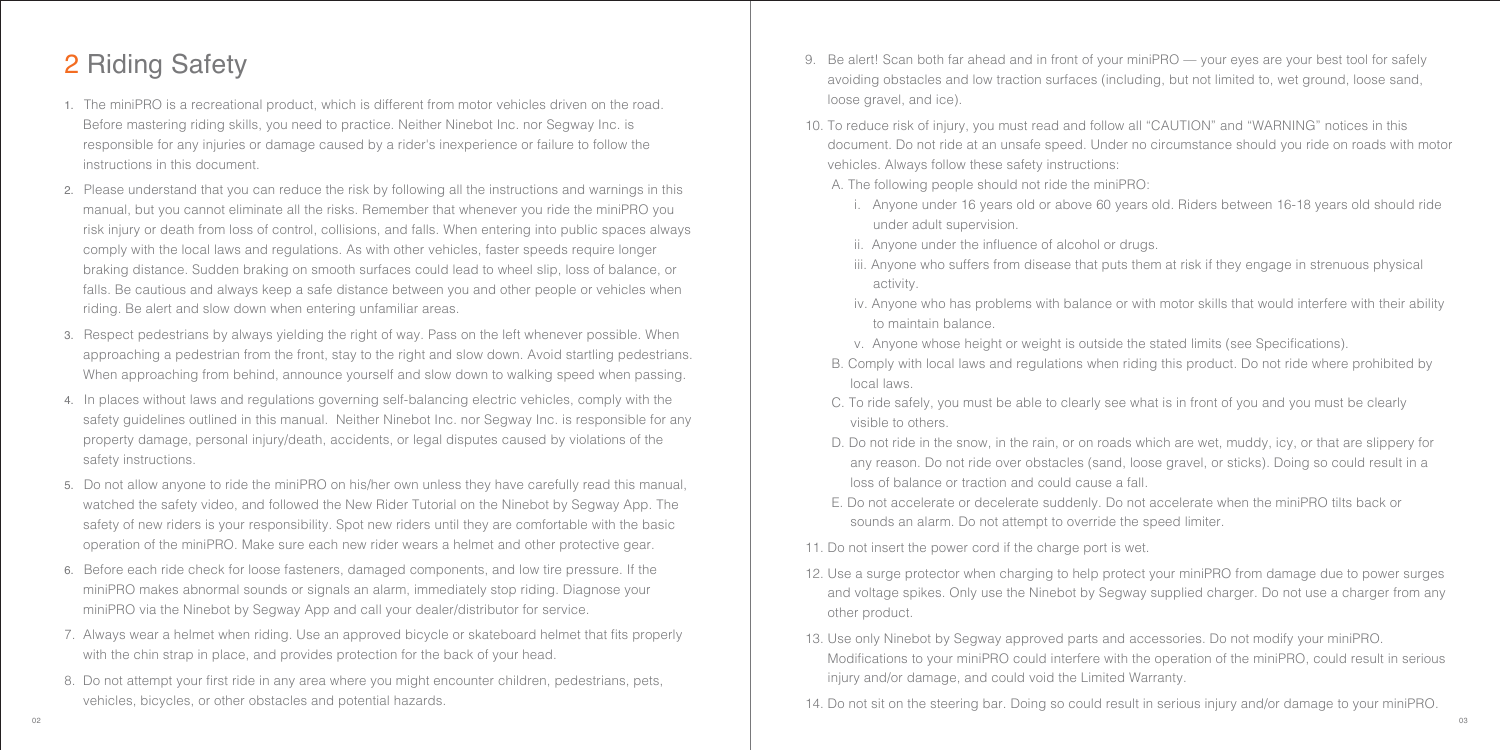### 3 Diagram



### 4 Dashboard Icons

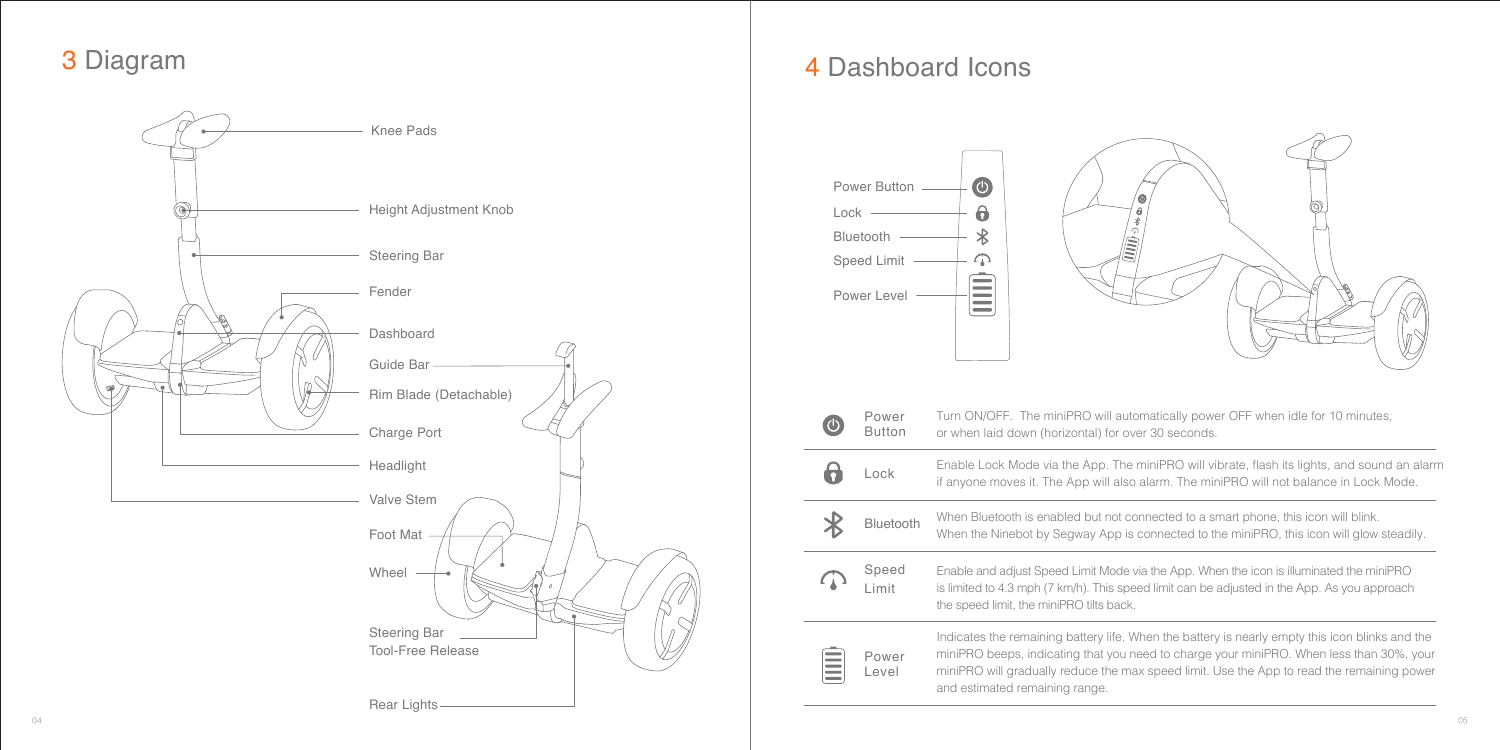### **5 Assembling Your miniPRO** 6 First Ride

### Install the steering bar

1 Open the tool-free

1 Open the tool-free **2** Insert the steering bar into the **3** release as shown.



release to secure.

3 Close the tool-free



**A** For your safety, your miniPRO is not activated at this time and will beep occasionally after Power ON. Until activated, the miniPRO maintains a very low riding speed and steering sensitivity, and should not be ridden. Install the Ninebot by Segway App on your mobile device (with Bluetooth 4.0 or above), connect to the miniPRO with Bluetooth, and follow the App instructions to activate your miniPRO and follow the training procedures.

### Adjust the knee pad height





Rotate height adjustment knob counter-clockwise.



Lift the knee pads to desired height. Rotate height adjustment knob clockwise to tighten.







iOS

### Scan to download the App (iOS 8.0 or above, Android 4.3 or above)

Use your mobile device (Android or iOS) to install the Ninebot by Segway App, read the Safety Instructions, then follow the New Rider Tutorial before your first ride. Go to the Apple App Store (iOS) or the Google Play Store (Android) and

 There are safety risks when learning to ride the miniPRO. You must read the Safety Instructions and follow the New Rider Tutorial in the Ninebot by Segway App before your first ride. Go to www.segway.com to watch the safety video.

search for "Ninebot" to download and install the App.

When your miniPRO intermittently sounds an alarm, stop riding and check the App for details.





- 
- 1 Install App and register/login. **2** Power ON the miniPRO. The Bluetooth icon blinking indicates the miniPRO is waiting for a connection.
- 3 Click "Search device" to connect to your miniPRO. The miniPRO will beep when the connection is successful. The Bluetooth icon will stop blinking and remain illuminated.

Follow the App instructions to learn how to ride safely. Have fun!

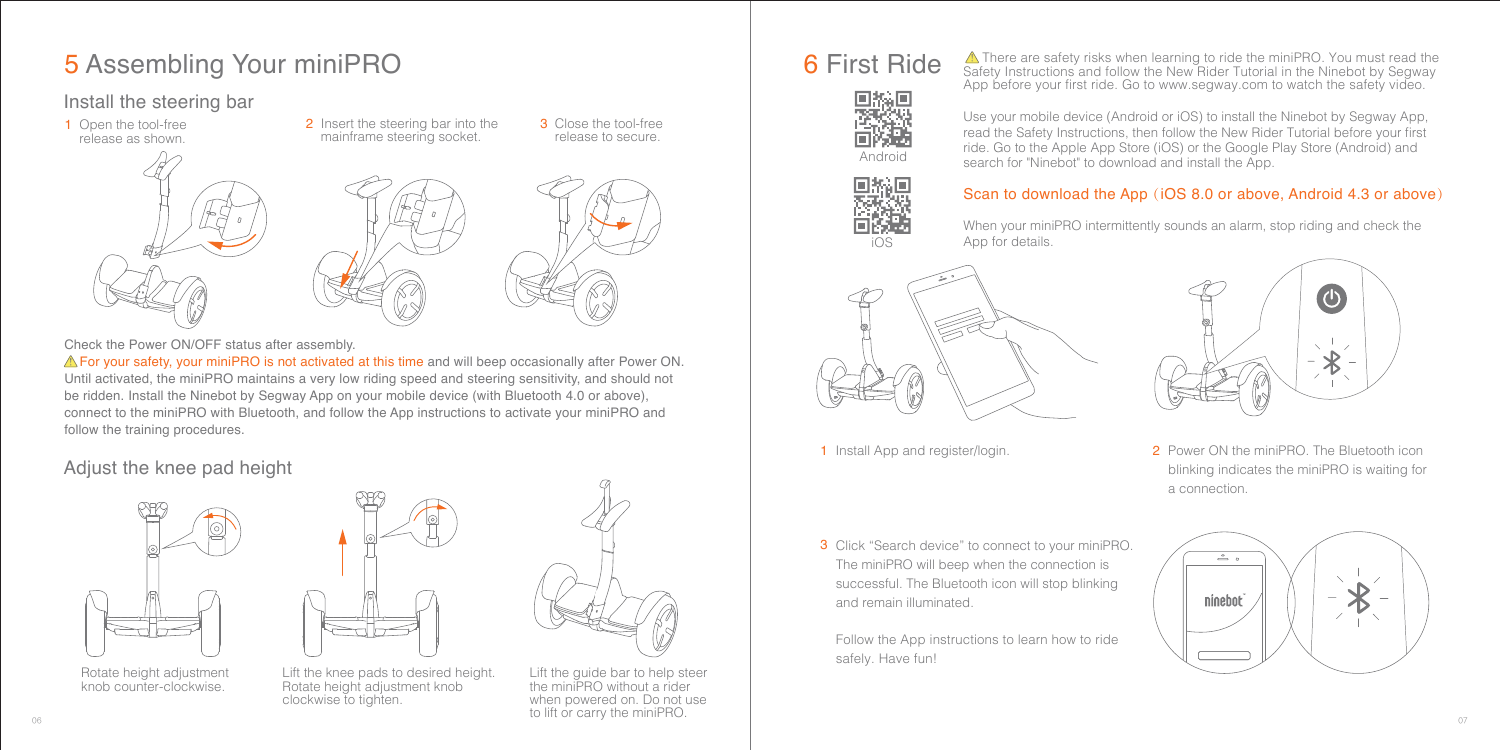## 7 Charging



Your miniPRO is fully charged when the LED on the charger changes from red (charging) to green (trickle charge).

### 8 Learning to Ride

### A WARNING

Rider must weigh 85–220 lbs (40–100 kg) and must be 4'3"–6'6" (130–200 cm) tall.



Wear an approved helmet and other protective gear to minimize any possible injury.

After activation, the App will lead you through the New Rider Tutorial. Please follow the instructions in the App and in this manual.

#### **NOTE**

You must first download the Ninebot by Segway App on your mobile device. The App will lead you through the New Rider Tutorial.

For your safety, the miniPRO will limit the max speed to 4.3 mph (7 km/h) until you complete the New Rider Tutorial. For the first 0.6 miles (1 km) after completing the New Rider Tutorial, the max speed will be limited to 6.2 mph (10 km/h), after which you can disable the speed limiter via the App and reach a maximum speed of 10 mph (16 km/h).



1 Go to a large open area and ask a friend to assist you on your first ride.

**AWARNING** Always step on from the back of the miniPRO.



2 Place one foot on the foot mat, with your other foot still on the ground holding your weight. Do not press the steering bar with your leg.



**3** Slowly transfer your weight onto the miniPRO. The unit will beep, indicating it is now in balance mode. Slowly step on with your other foot.



4 Stand with your weight evenly distributed on both feet and relax, looking straight ahead.



5 Gently lean your body forward and backward to control your movement. **5** Gently lean your body **6** To turn, gently lean left or



right against the steering bar.

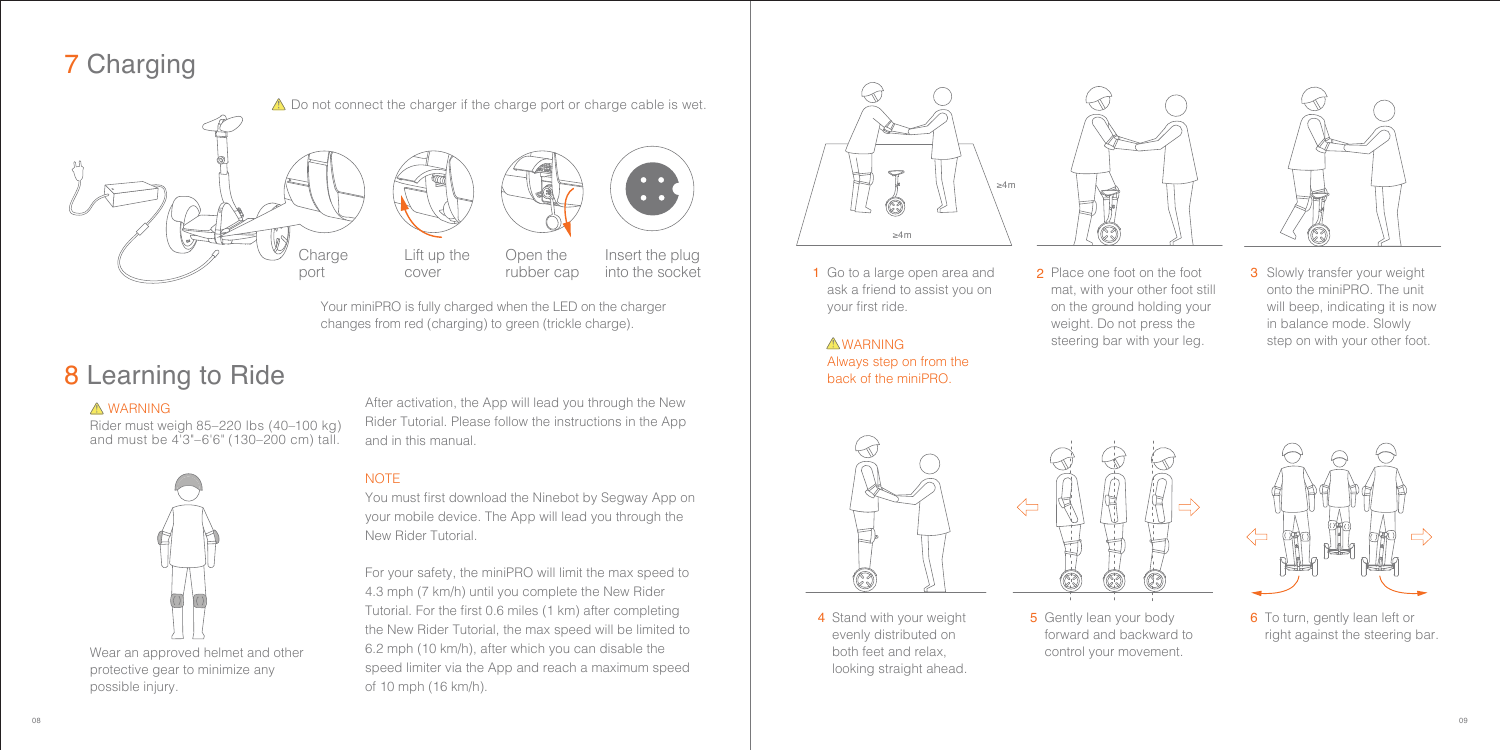

Avoid contacting obstacles with the tire/wheel.

When traversing small bumps or uneven terrain, maintain a moderate speed 2-6 mph (3-10 km/h) and keep your knees bent. Do not go too slow or too fast; otherwise you may lose control and fall.





Do not ride on public roads, motorways, highways, or streets.

Do not accelerate when the miniPRO tilts back or sounds an alarm. Do not attempt to override the speed limiter.



Do not ride through puddles or other bodies of water. Do not get wet.









 $10$ Do not accelerate or decelerate abruptly. Do not lean more than 5° or accelerate/decelerate faster than 2.5 mph/s (4 km/h/s).





 $\angle \Delta$ 

The miniPRO is for one rider only. Do not ride double or carry any passengers. Do not carry a child.

Do not ride over holes, curbs, steps, or other obstacles.

Do not rock back and forth or shift your weight abruptly.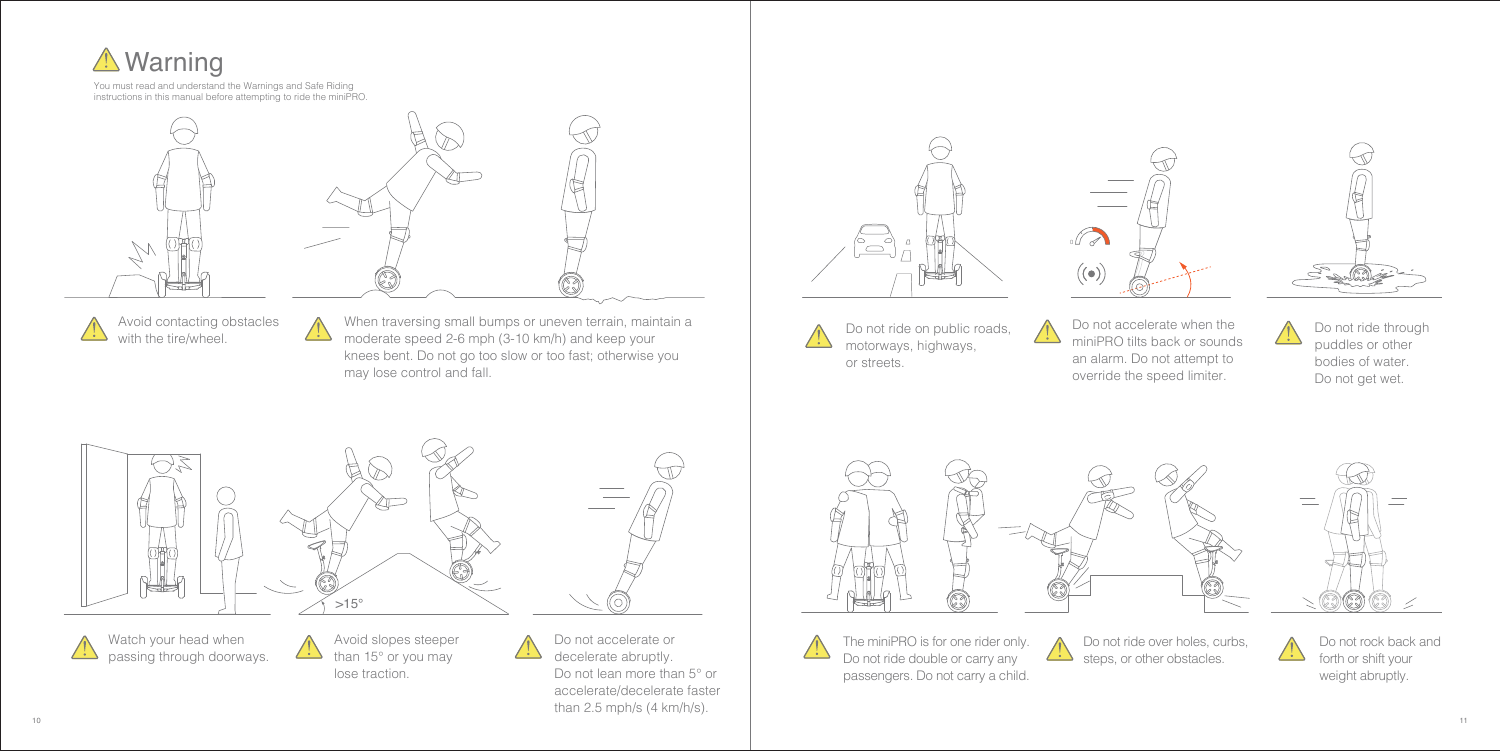





Do not attempt stunts of any kind. Always keep both feet on the foot mats.



jump or attempt stunts.

Do not ride on low traction surfaces (including, but not limited to, wet ground, loose sand, loose gravel, and ice).

## 10 Remote Control (R/C) Mode

You can use the Ninebot by Segway App to drive your miniPRO in R/C Mode.

1. Open the Ninebot by Segway App and connect to your miniPRO.

2. Click on the R/C icon  $(Q)$ .

3. Drag the virtual joystick (the dot inside the circle) to drive your miniPRO.

### WARNING

Do not use R/C mode in crowded areas or where there is a potential risk of endangering people or property if operated in an unsafe manner. Do not stand on the miniPRO when it is in R/C mode. Doing so risks serious personal injury or damage to the miniPRO.

### **NOTE**

In R/C mode the default maximum speed is 4.3 mph (7.0 km/h), but you can change the max speed in the Ninebot by Segway App. The miniPRO's Bluetooth range is 30-50 feet (10-15 meters). If your Android or iOS device goes outside Bluetooth range, the miniPRO will stop moving in R/C mode.

### 11 Lifting and Power Assist Mode



For your safety, motor power is cut off when the miniPRO is lifted off the ground in Balance Mode. When the miniPRO is put back down it will begin balancing again. Do not lift the miniPRO by the fenders or mainframe; you risk pinching or injuring your fingers/hands. Please lift via the steering bar as shown above.



Pull up the guide bar to enter Power Assist Mode (powered on, with no rider). Steer the miniPRO across smooth surfaces using the guide bar. Do not guide it up stairs, across potholes, over large cracked/uneven surfaces, or over other obstacles; guide your miniPRO around the obstacle or carry it over the obstacle as shown in the previous section.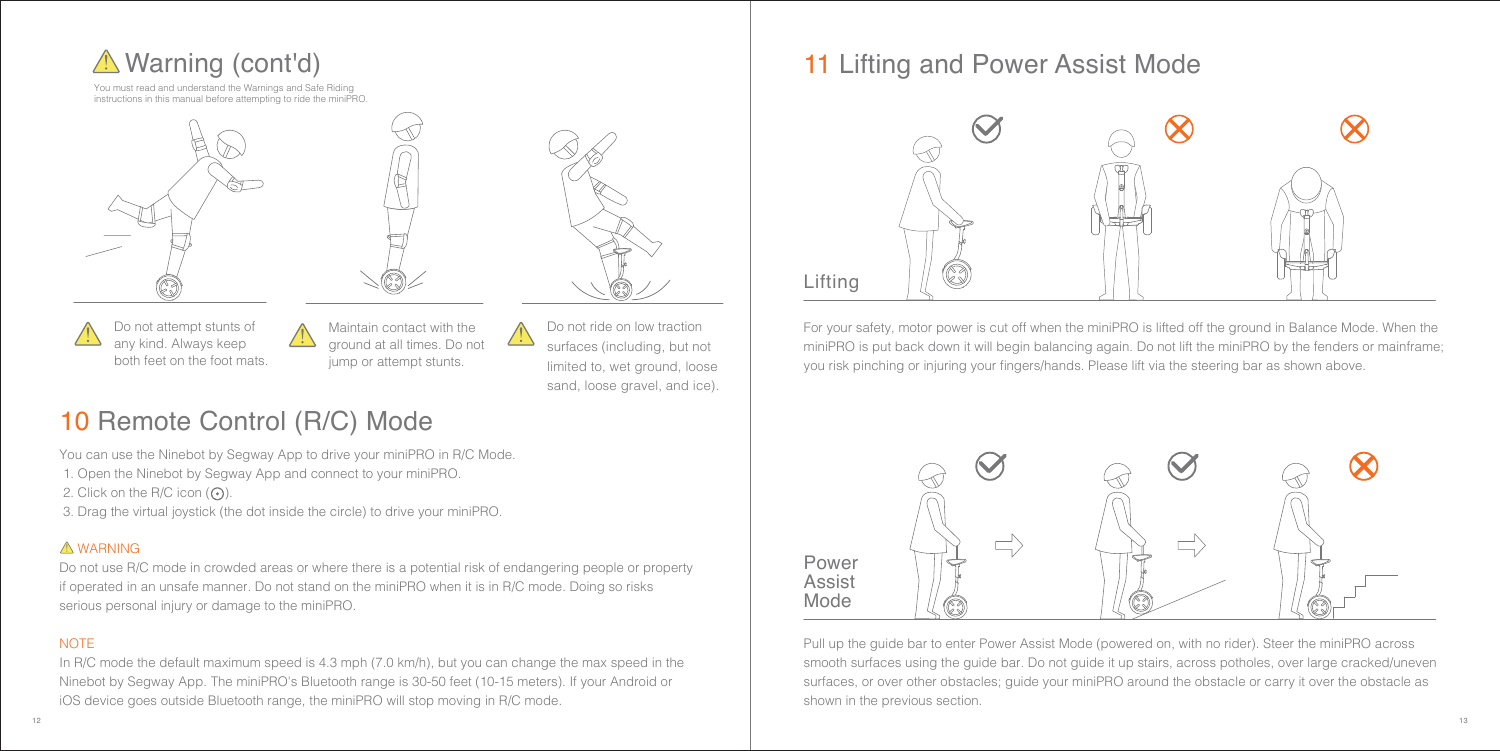### 12 Maintenance

### Cleaning and Storing Your miniPRO Battery Pack Maintenance

Use a soft, wet cloth to wipe the mainframe clean. Hard to remove dirt can be scrubbed with a toothbrush and toothpaste, then cleaned with a soft, wet cloth. Scratches on plastic parts can be polished with extra fine grit abrasive paper.

### **NOTE**

Do not wash your miniPRO with alcohol, gasoline, acetone, or other corrosive/volatile solvents. These substances may damage the appearance and internal structure of your miniPRO. Do not wash your miniPRO with a power washer or high pressure hose.

#### A WARNING

Make sure the miniPRO is powered OFF, the charging cable is unplugged, and the rubber cap on the charge port is tightly sealed before cleaning; otherwise you may expose yourself to electric shock or damage the electronic components.

Store your miniPRO in a cool, dry place. Do not store it outdoors for extended periods of time. Exposure to sunlight and temperature extremes (both hot and cold) will accelerate the aging process of the plastic components and may reduce battery life.

#### Tire Pressure

Inflate tires to 45–50 psi. Inflate both tires equally.

Do not store or charge the battery at temperatures outside the stated limits (see Specifications). Do not discard or destroy the battery. For more battery information, refer to the sticker on the battery itself, located on the bottom of the miniPRO. Refer to your local laws and regulations regarding battery recycling and/or disposal.

A well maintained battery can perform well even after many miles of riding. Charge the battery after each ride and avoid draining the battery completely. When used at room temperature (70°F [22°C]) the battery range and performance is at its best; whereas using it at temperatures below 32°F (0°C) can decrease range and performance. Typically, at -4°F (-20°C) range can be half that of the same battery at 70°F (22°C). Battery range will recover when temperature rises. More details are available in the App.

#### **NOTE**

Typically, a fully charged battery should retain charge for 120-180 days in Standby Mode. A low-power battery should retain charge for 30-60 days in Standby Mode. Remember to charge the battery after each use. Completely draining the battery may cause permanent damage to the battery. Electronics inside the battery record the charge-discharge condition of the battery; damage caused by over-discharge or under-discharge will not be covered by the Limited Warranty.

### **A** WARNING

Risk of fire. No user serviceable parts. Do not attempt to disassemble the battery.

### WARNING

We strongly recommend against riding when the ambient temperature is below 23°F (-5°C) because low temperature will limit the maximum power/torque. Doing so could cause personal injury or property damage due to slips or falls.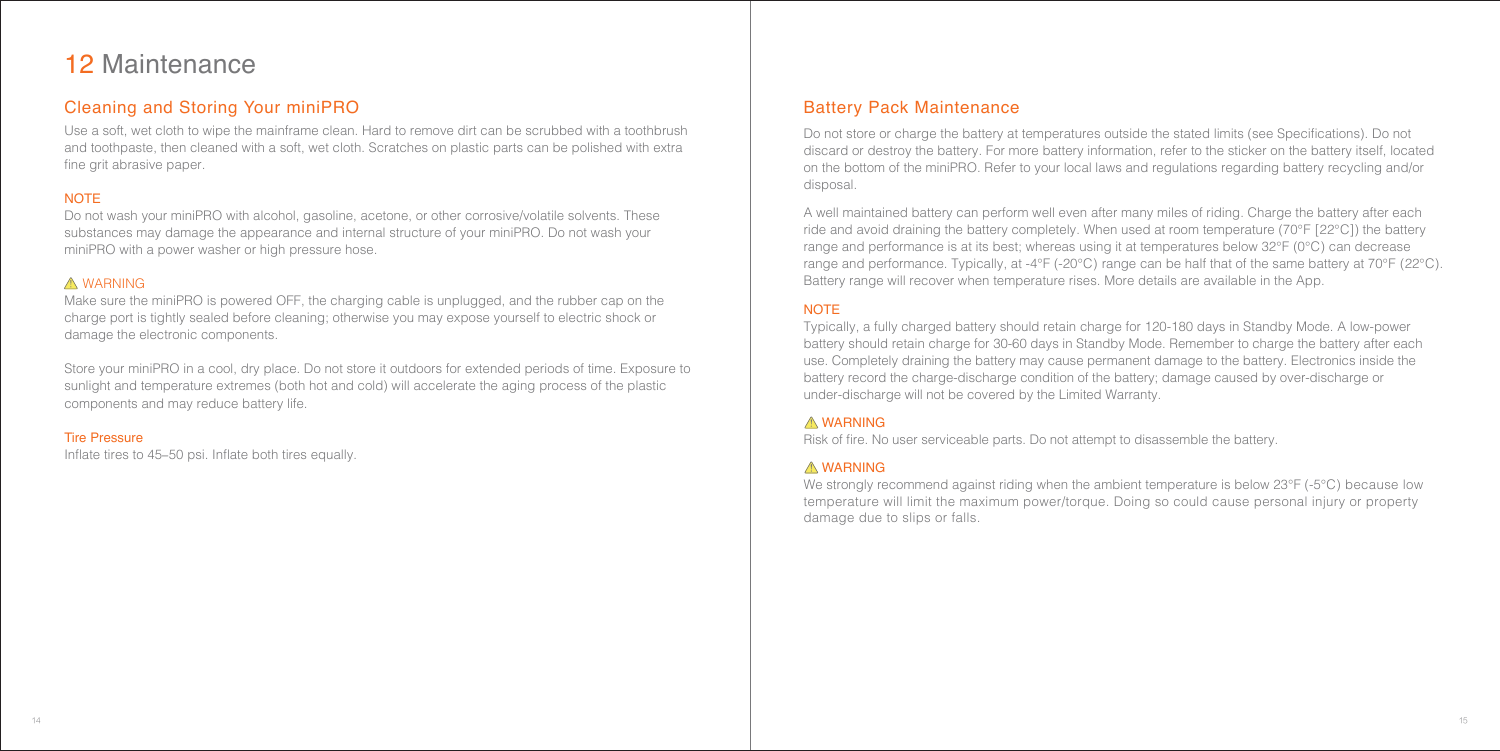### 13 Specifications

|                       | <b>Item</b>                             | N3M320 Parameters                                                                                     |
|-----------------------|-----------------------------------------|-------------------------------------------------------------------------------------------------------|
| Dimensions            | Length x Width                          | 10.3 x 21.5 in (262 x 546 mm)                                                                         |
|                       | Height <sup>1</sup>                     | 25-37 in (645-955 mm)                                                                                 |
|                       | Payload                                 | 85-220 lbs (40-100 kg)                                                                                |
| Weight                | Net                                     | $~28$ lbs (12.8 kg)                                                                                   |
| Rider                 | Age                                     | 16-60 years                                                                                           |
| Requirements          | Height                                  | 4'3"-6'6" (130-200 cm)                                                                                |
|                       | Max. Speed                              | $\sim$ 10 mph (16 km/h)                                                                               |
|                       | Typical Range <sup>2</sup>              | 13.8 mi (25 km)                                                                                       |
|                       | Max. Slope                              | $\sim 15^{\circ}$                                                                                     |
|                       | Beginner Mode                           | Can be disabled or enabled via App after 0.6 mi (1 km) of riding.                                     |
| Machine<br>Parameters | Traversable Terrain                     | Pavement, packed dirt, slopes $<$ 15°, obstacles $<$ 0.4 in (1 cm),<br>gaps $<$ 1.2 in (3 cm)         |
|                       | Operating Temperature                   | 14-104°F (-10-40°C)                                                                                   |
|                       | Storage Temperature                     | $-4-122^{\circ}F$ (-20-50 $^{\circ}C$ )                                                               |
|                       | IP Rating                               | <b>IP54</b>                                                                                           |
|                       | Nominal Voltage                         | 54.3 VDC                                                                                              |
|                       | Max. Charging Voltage                   | 59.5 VDC                                                                                              |
|                       | Charging Temperature                    | 32-104°F (0-40°C)                                                                                     |
| Battery               | Nominal Capacity                        | 310 Wh                                                                                                |
|                       | Continuous Discharge Power <sup>3</sup> | 1000 W Max                                                                                            |
|                       | Battery Management System               | Over-voltage, under-voltage, short circuit, and over-heating<br>protection. Auto-sleep and auto-wake. |
| Motors                | Nominal Power                           | 400x2W                                                                                                |
|                       | Max. Power                              | 800x2 W                                                                                               |

[1] Mainframe height: distance from the ground to the highest part of the mainframe.

- [2] Typical Range: tested while riding under full power, 154 lbs (70 kg) load, 77°F (25°C), 9.3 mph (15 km/h) average speed on pavement.
- [3] Continuous Discharge Power: tested while under full power at 77°F (25°C). The value changes with temperature and remaining battery
- capacity. For example, the continuous discharge power drops to ~80% of the maximum value at 10% remaining battery capacity, and the continuous discharge power drops to ~70% of the maximum value at 32°F (0°C).

NOTE: The tilde symbol (~) indicates that the following number is an approximation.

|         | Model Number         | HT-A10-120W-59.5V                      |
|---------|----------------------|----------------------------------------|
|         | Manufacturer         | Chingmi (Beijing) Technology Co., Ltd. |
|         | Supplier             | Chingmi (Beijing) Technology Co., Ltd. |
|         | Nominal Power        | 120 W                                  |
|         | Input Voltage        | 100-240 VAC @ 50-60 Hz                 |
| Charger | Output Voltage       | 59.5 VDC                               |
|         | Output Current       | 2A                                     |
|         | Charging Temperature | 32-104°F (0-40°C)                      |
|         | Charge Time          | 4 hours                                |
|         | Compliance           | FCC / UL                               |
|         |                      |                                        |

### 14 Trademark and Legal Statement

Ninebot™ and the shape icon are trademarks of Ninebot Inc.; Segway® is the registered trademark of Segway Inc.; Ninebot by Segway™ is a trademark of Segway Inc.; iPhone and iOS, that of Apple Inc.; Android, that of Google Inc. The respective owners reserve the rights of their trademarks referred to in this manual.

Ninebot is the owner or licensee of various patents relating to Ninebot personal transportation robots, with other patents pending. This manual is prepared by Ninebot who reserves all its copyrights. No institute or individual shall copy or disseminate this manual in whole or in part, or make use of the aforesaid patents without the consent of Ninebot in writing.

The miniPRO is covered by U.S. and foreign patents. For patent information go to http://www.segway.com. Ninebot (Tianjin) Technology Co. Ltd. manufactures and sells the miniPRO under a license from DEKA Products Limited Partnership.

We have attempted to include descriptions and instructions for all the functions of the miniPRO at the time of printing. However, your miniPRO may differ slightly from the one shown in this document. Visit the Apple App Store (iOS) or the Google Play Store (Android) to download and install the Ninebot by Segway App.

Please note that there are multiple Ninebot by Segway models with different functions, and some of the functions mentioned herein may not be applicable to your unit. The manufacturer reserves the right to change the design and functionality of the miniPRO product and documentation without prior notice.

#### **All rights reserved. Copyright Segway 2016.**